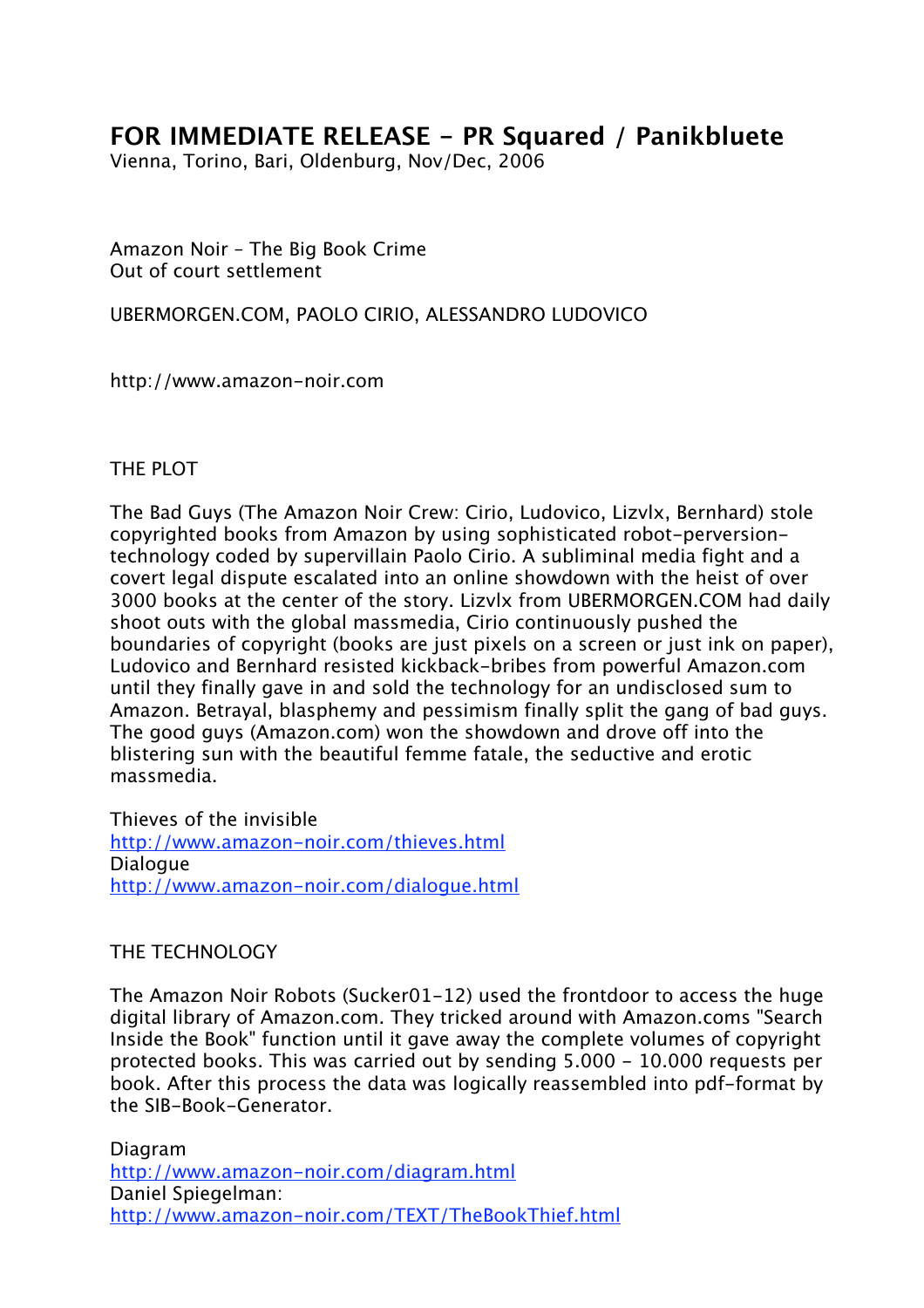## THE TRUTH

All our work is done in the open. Our matter is accurate. Amazon Noir was scripted as an auto-generated internet-movie. The whole digital action (media hack) was carried out in the global massmedia, within the art world and on a highly sophisticated technical level in the clandestine matrix of our global networks.

Amazon USA, Amazon U.K., Amazon Germany and Amazon France were vulnerable targets. During the attack they transformed part of the "Search Inside the Book" technology to defend the rights of the copyright holders without actually solving the problem. Over 3000 Books were downloaded and distributed through p2p (Peer-to-peer networks: Gnutella/G2, BitTorrent, FastTrack, ed2k) between April - October 2006.

In July 2006 Amazon France and Amazon USA threatend to litigate. The matter was resolved out of court October 30th, 2006. Amazon (USA/France) bought the Amazon Noir software for an undisclosed sum - both parties signed a nondisclosure agreement.

Media Coverage (before settlement)

WMMNA (E): http://we-make-money-not-art.com/archives/008920.php Heise.de (E): http://www.heise.de/english/newsticker/news/76240 Turbulence (E): http://www.turbulence.org/blog/archives/002947.html La Liberation (F): http://ecrans.fr/spip.php?article574 Der Spiegel (D): http://www.spiegel.de/netzwelt/web/0,1518,435195,00.html ORF (D): http://futurezone.orf.at/it/stories/138531/ Die Zeit (D): http://zuender.zeit.de/2006/42/netz-kunst-amazon-noirubermorgen ORF (D): http://futurezone.orf.at/it/stories/151370/ Telepolis Interview (D): http://www.heise.de/tp/r4/artikel/24/24034/1.html

THE AUTHORS

UBERMORGEN.COM (Lizvlx/Hans Bernhard) [A/CH/USA, \*1999]

UBERMORGEN.COM is an artist duo created in Vienna, Austria, by Lizvlx and Hans Bernhard, founder of etoy ( http://www.etoy.com ). Behind UBERMORGEN.COM we can find one of the most unmatchable identities – controversial and iconoclast – of the contemporary European techno-fine-art avant-garde. Their open circuit of conceptual art, software art, net.art and digital activism (media hacking) transforms their brand into a hybrid Gesamtkunstwerk. The permanent amalgamation of fact and fiction points